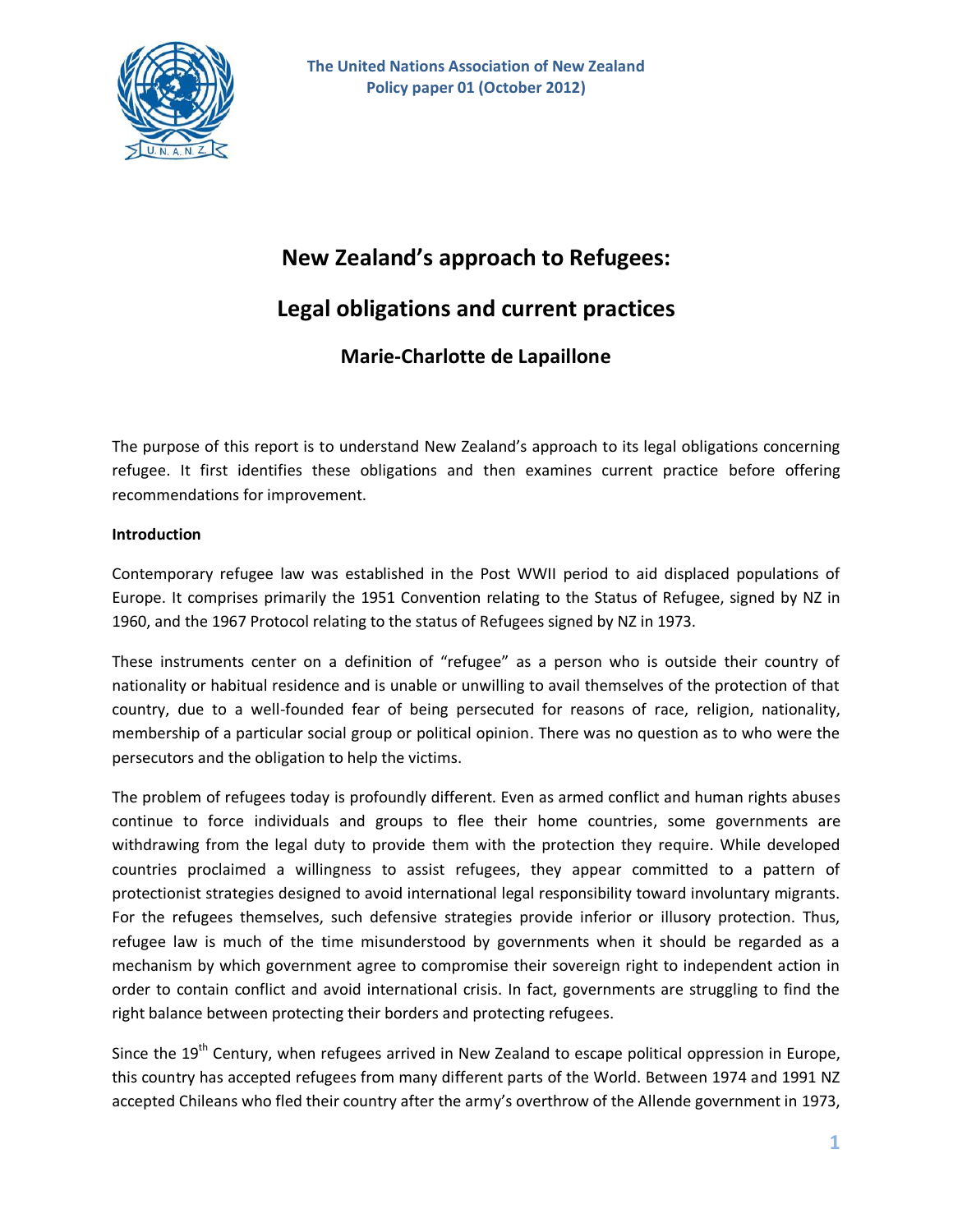

and a small number of refugees from the Soviet Union and other European countries under Soviet domination. Between 1977 and 1993, 5200 Cambodians, 4500 Vietnamese and 1200 Laotians were accepted for settlement in NZ; and between 1992 and 1995 Bosnians refugees arrived in NZ and around 600 displaced people from Kosovo were accepted as refugees.

Small groups of refugees continued to enter NZ in the late 90's and early 2000's. By 2006, some 1800 Somalis had arrived as refugees, and other had emigrated under the family reunification scheme. From 2000-2003, around 1800 Zimbabweans fleeing government persecution were granted permanent residence.

In 2011, the total number of refugees in the world was estimated at 10.5 million people<sup>1</sup>. This includes 1,934 in New Zealand. Since 2000 the number of people seeking asylum in NZ has decreased significantly. In 2010 – 2011, 337 people sought asylum in NZ compared with 1703 in 2000. Fiji is currently the largest country of asylum seekers (15%), followed by Iran (13%) and China (7%)<sup>2</sup>. Lastly, New Zealand's annual refugee quota is above average on a per capita basis compared with a number of other resettlement states (8 out of 19 resettlement countries). Other countries with significant resettlement quota include the US, Canada or Australia (the highest). The NZ resettles an average of 750 quota refugees per annum referred by the UNCHR.

## **A. New Zealand's International obligations**

## **1. The 1951 Convention Relating to the Status of Refugees and the 1967 Protocol Relating to the status of refugee (the Refugee Convention)**

The 1951 Convention Relating to the Status of Refugees (RC) requires NZ not to expel or return a refugee to any other country or border where their life or freedom would be threatened on account of their race, religion, nationality, membership of a particular social group or political opinion. But NZ must not provide any protection if the person:

- has committed a crime against peace, a war crime or a crime against humanity;
- has committed a serious non-political crime outside NZ prior to entry in NZ;
- has been guilty of acts contrary to the purpose and principles of UN.

NZ may expel a refugee where there are reasonable grounds for regarding the refugee as a danger to the security of NZ or following conviction for a serious crime the refugee constitutes a danger to the community. Finally, the Refugee Convention requires NZ to meet a range of minimum standard for the

 $\overline{a}$ 

 $1$  UNHCR, UNHCR Statistical Yearbook 2011: Statistical Annex.

 $^2$  International Migration Outlook – New Zealand 2010 / 2011. OECD Continuous Reporting System on Migration.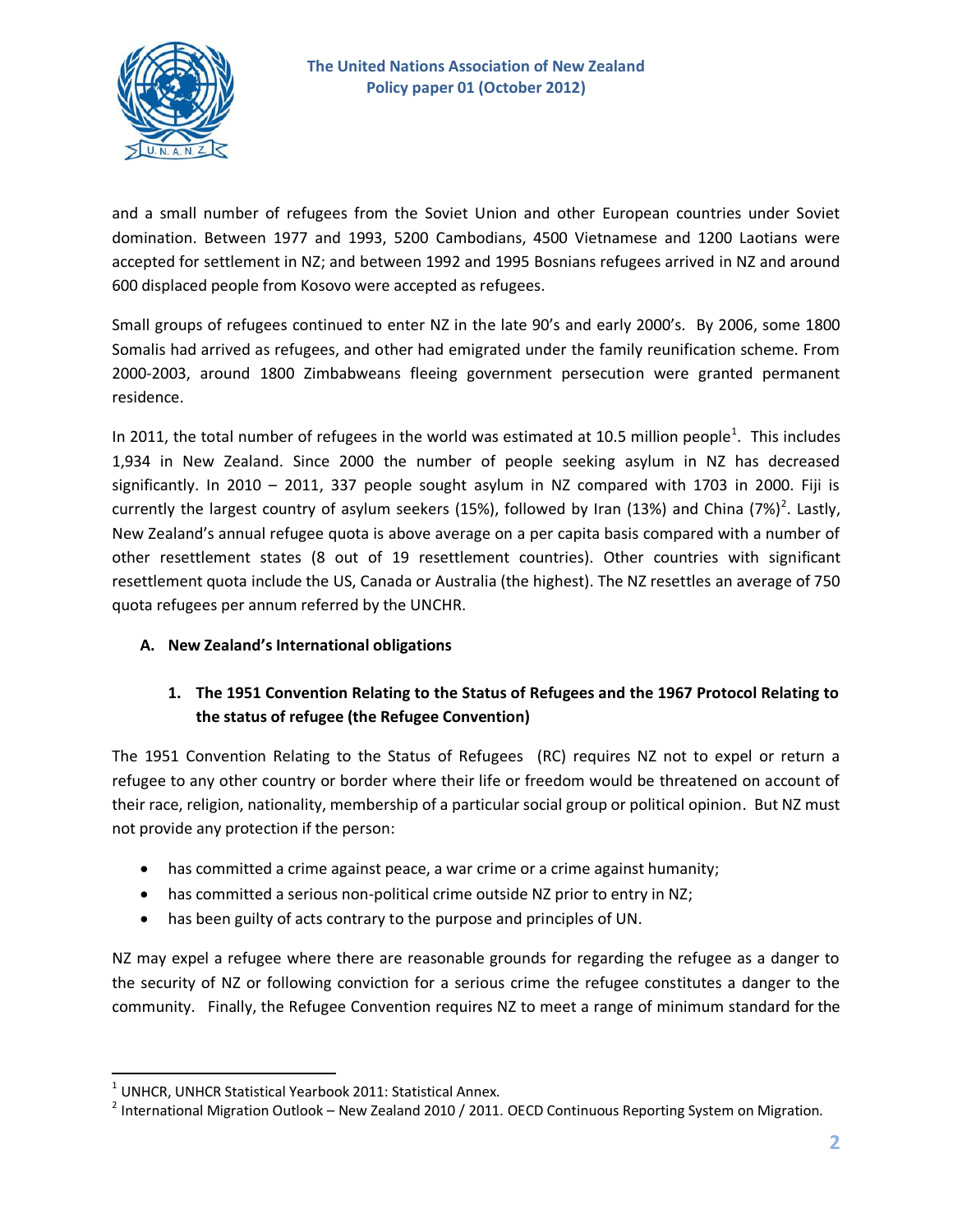

treatment of refugees, such as non-discrimination, access to employment, housing, education and the courts.

#### 2. **The 1984 Convention Against Torture**

Under article 3 of the Convention Against torture, NZ must not expel a person to another country where there are substantial grounds for believing that the person would be in danger of being subjected to torture. Torture is defined under the Convention as any act by which severe pain or suffering is intentionally inflicted on a person for such purposes as obtaining information, confession or punishment. Torture is limited to actions perpetrated by governments but the risk of torture does not have to be related to race, religion, nationality or membership of a social group as in the Refugee Convention.

Based on the view that torture is an inappropriate punishment in any circumstances, article 3 does not exclude persons from protection in the same way as the Refugee Convention, where they have:

- -committed a crime against peace, a war crime, or a crime against humanity;
- -committed a serious non-political crime outside New Zealand prior to entry to New Zealand; or
- -been guilty of acts contrary to the purposes and principles of the United Nations.

Similarly, unlike the Refugee Convention, article 3 does not allow New Zealand to expel a person where there are reasonable grounds for regarding the person as a danger to the security of New Zealand or, following conviction for a particularly serious crime, the refugee constitutes a danger to the community.

## **3. The International Covenant on Civil and Political rights (ICCPR)**

Under article 6 of the ICCPR, every human being has the inherent right to life - this right shall be protected by law and no one shall be arbitrarily deprived of life. Under article 7 of the ICCPR, no one shall be subjected to torture or cruel, inhuman or degrading treatment or punishment. Articles 6 and 7 create absolute obligations not to send a person back to another country in certain circumstances. They are not to be weighed up against other factors, and there may be no exceptions to the prohibition on expulsion.

## 4. **The United Nations Convention on the rights of child (UNCROC)**

The article 3 of the UNCROC exposes that in all actions concerning children, whether undertaken by private or public institutions, the best interests of the child shall be a primary consideration. Moreover article 9 of the UNCROC states that States Parties shall ensure that a child shall not be separated from his or her parents against their will, except when competent authorities subject to judicial review determine, in accordance with applicable law and procedures, that such separation is necessary for the best interests of the child.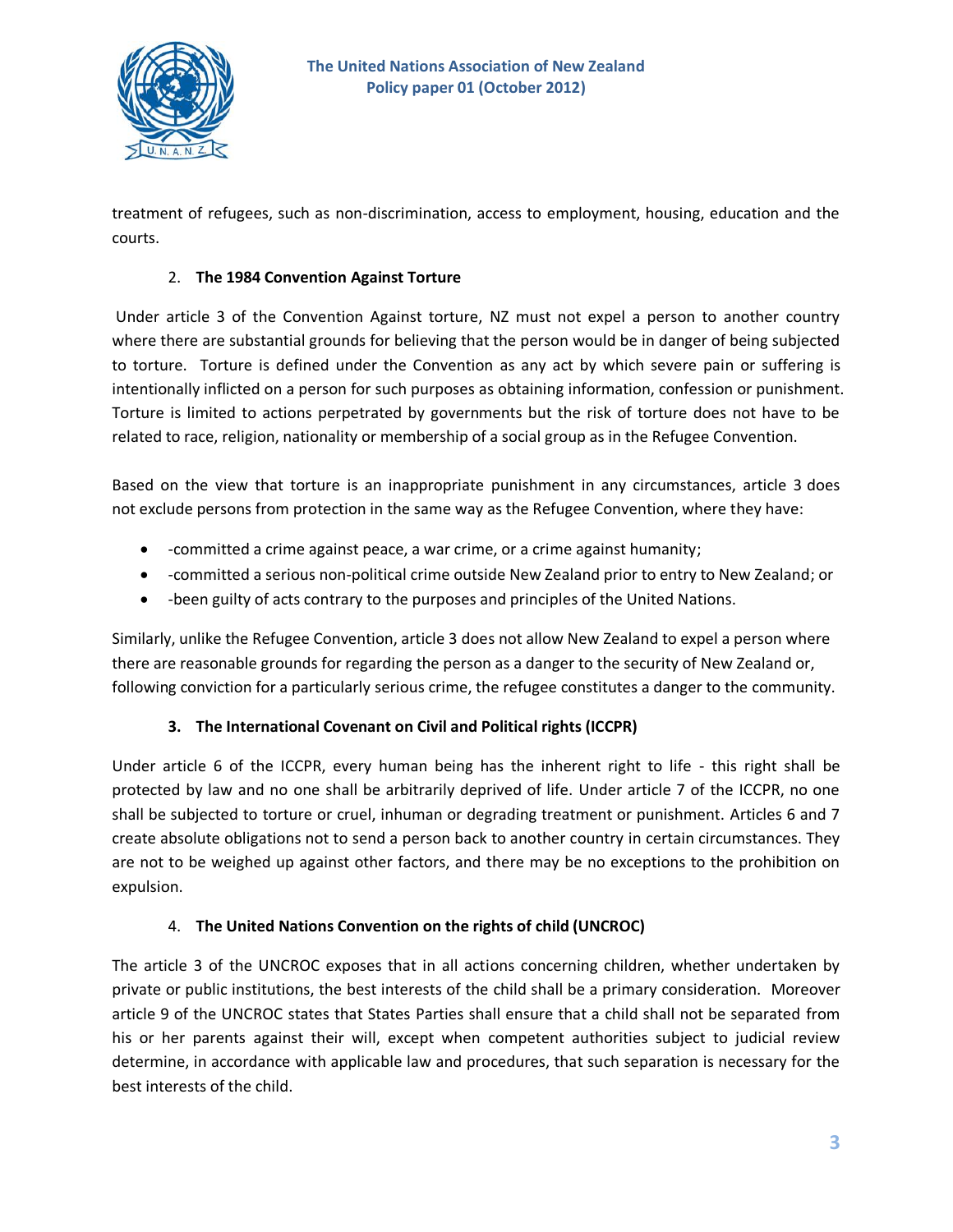

#### **B. Incorporation issues**

## **1. Difference between monist and dualist system.**

Monist states accept that the internal and international legal systems form a unity. Both national legal rules and international rules that a state has accepted, for example by way of a treaty, determine whether actions are legal or illegal. In a pure monist state, international does not need to be translated into national law.

For example: suppose a country has signed the RC, but some of its national laws accept the expelling of refugees back to their country even if they will be persecuted, then the refugee can invoke the RC in a national courtroom and ask the judge to apply the RC and to decide that the national law is invalid.

Dualists emphasize the difference between national and international law, and require the translation of the latter into the former. Without this translation, international law does not exist as law. International law has to be national law as well, or it is no law at all. In NZ, the dualist view is predominant.

## **2. The Refugee Convention**

The Refugee Convention was incorporated into the 1999 Immigration Amendment Act. Therefore, it is currently incorporated into the 2009 Immigration Amendment Act. Consequently, a person who is claiming for the refugee status, as well as someone who has been recognized as a refugee in NZ, may not be removed or deported from NZ unless it is permitted for national security concerns. But when we are looking at the Refugee Convention, it provides only a little guidance on the processes and standards in making determinations about refugee status.

## 3. **The Convention against Torture**

The Convention Against Torture was not incorporated into immigration legislation before 2009. It was confusing to decision-makers that obligations which are absolute and directly linked to immigration decision-making were not specifically incorporated into immigration legislation. Such obligations arguably warrant a clear legal framework and determination process that contributes to understandable and accessible legislation. But since 2009, the NZ legislation has incorporate those international instruments. Moreover, there are potentially complex issues to be worked through regarding the definition of articles 6 and 7 of the ICCPR, such as what constitutes cruel treatment and arbitrary deprivation of life.

**Recommendation.** It would be helpful for New Zealand to work these issues through in the context of drafting legislation prior to any major challenges. A clear definition of what constitute a cruel treatment and an arbitrary deprivation of life will preserve legal and jurisprudential acquis in this domain. The main idea will be to provide New Zealand with a framework for a comprehensive approach to the torture and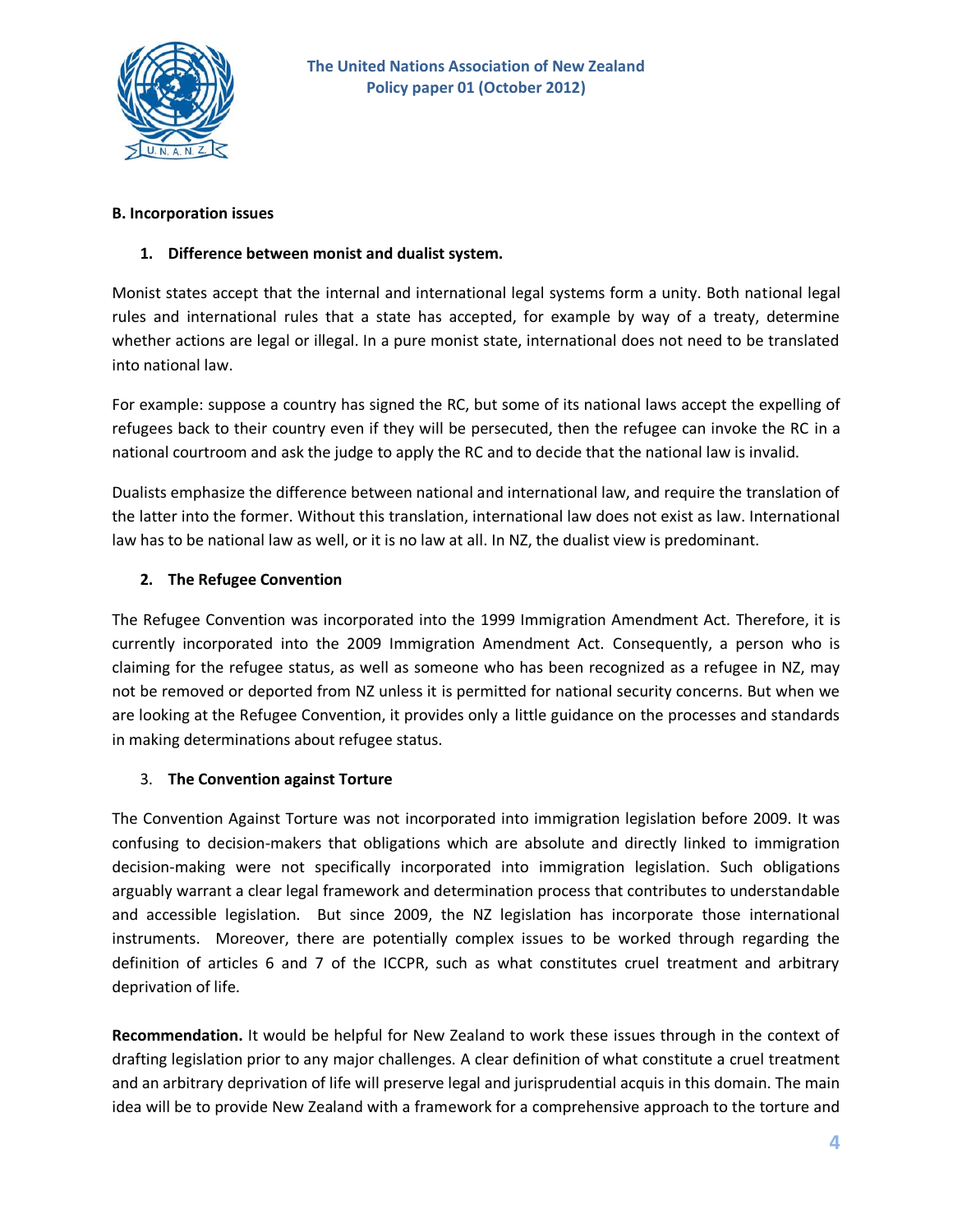

ill-treatment definition and its impact on the enjoyment of human rights, in particular when monitoring the respect and implementation of the article 6 & 7 of the ICCPR.

Instructions to immigration officers currently require these obligations to be taken into account in removal processes. Claims may also be dealt with by the Removal Review Authority, the Deportation Review Tribunal and the Minister of Immigration, as individual cases arise. Fewer than 20 people are known to have claimed protection under article 3 in New Zealand, and only one claim has been successful on torture grounds. No claims are known to have been made explicitly under articles 6 or 7 of the ICCPR. The risk of cruel, inhuman and degrading treatment or arbitrary deprivation of life may have been raised in humanitarian appeals to an independent authority, the Department of Labour or the Minister of Immigration.

#### **4. The International Covenant on Civil and Political Rights**

The ICCPR has not been completely incorporated into New Zealand domestic law through the Bill of Rights Act 1990. But the New Zealand Bill of Rights Act 1990 in sections 8 and 9 sets out that:

- no one shall be deprived of life, except on such grounds as are established by law and are consistent with the principles of fundamental justice, and
- everyone has the right not to be subjected to torture or to cruel, degrading, or disproportionately severe treatment or punishment.

While there is no express prohibition in the ICCPR against expulsion of person at risk of such treatment, it is considered widespread as an inherent obligation. In June 2005, New Zealand's Supreme Court (*Attorney-General v Zaoui (No.2)* [2005] NZSC 38) found that sections 8 and 9 of the Bill of Rights Act and articles 6 and 7 of the ICCPR did not allow New Zealand to deport if:

'…*there are substantial grounds for believing that, as a result of the deportation, the person would be in danger of being arbitrarily deprived of life or of being subjected to torture or to cruel, inhuman or degrading treatment or punishment*.'

In NZ, there is no reference to articles 6 & 7 of the ICCPR in current immigration legislation. However, the ICCPR will be considered before expelling a person from NZ.

#### **C. Expulsion of refugees and international obligations**

Can NZ expel a person who is already recognized as a refugee or who is resides in New Zealand and asking for protection? The Refugee Convention allows NZ to expel persons when their conduct is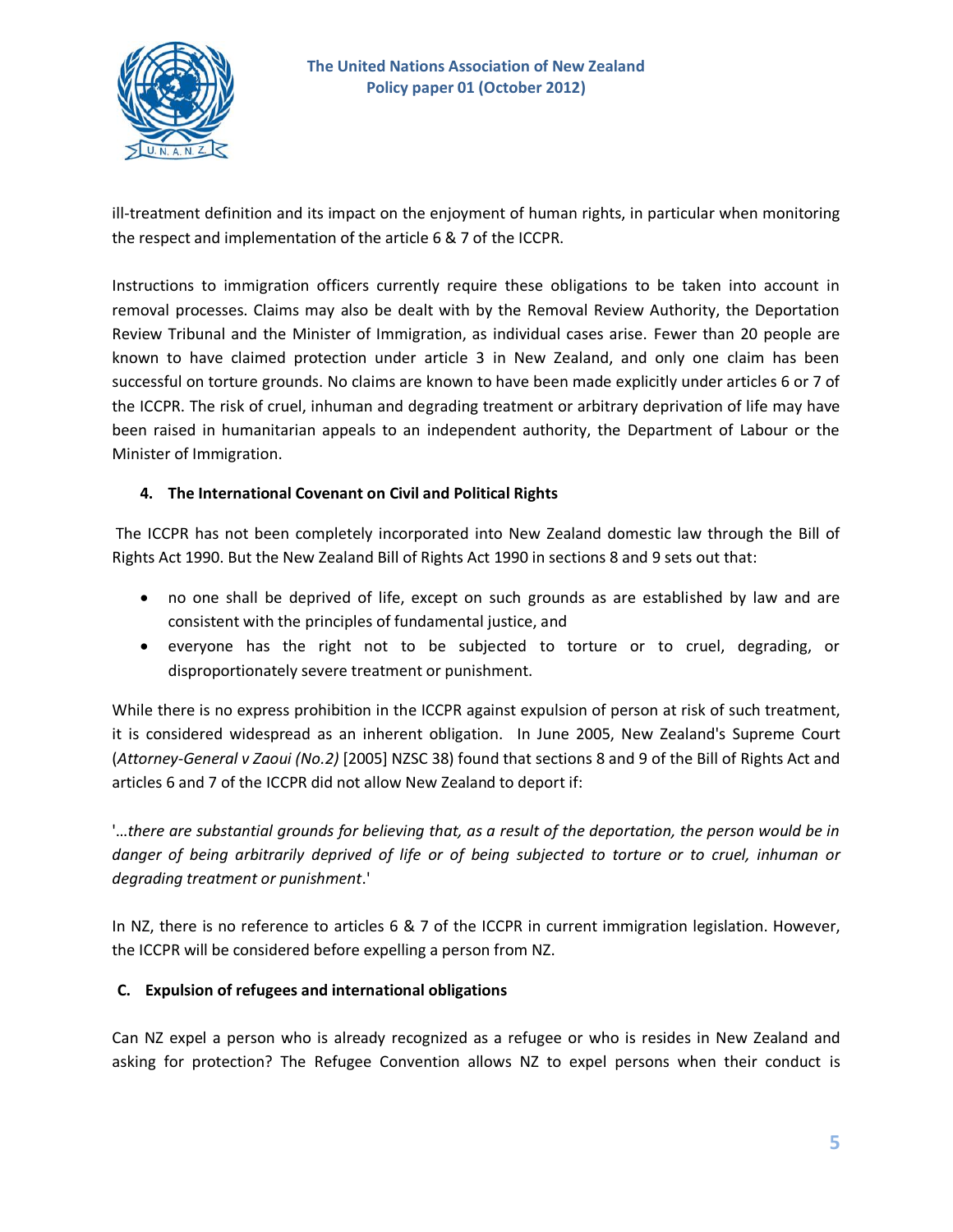

outweighing their need for protection. On grounds of national security or public order, NZ can expel a refugee and s/he may only be returned to a place where their life or freedom may be threatened if:

- there are reasonable grounds for regarding the person as a danger to the security of the country in which she or he is, or
- having been convicted by a final judgment of a particularly serious crime (32.1), constitutes a danger to the community of that country (article 33.2).

International obligations rose under the Convention against Torture and the ICCPR applied as well but were not set out in the NZ legislation since 2009. Therefore, the NZ legislation was not clear on the process of assessing international obligations in an expulsion situation to ensure that international obligations are upheld and that the right refugee is expelled.

**Recommendation.** The requirements to assess article 32.1 and 33.2 prior to removal or deportation of refugees is set out in the part of the Immigration Act dealing with refugees determinations but is still silent on process or tests to be met. Even now, NZ legislation makes the task difficult for those responsible for expulsions such as the Deportation Review Tribunal, as expelling refugees back to their country where they may face persecution would be a serious violation of international refugee law.

## **D. Distinction between Refugee Convention and Refugees as part as the Refugee quotas Programme**

All claims for refugee status made in NZ must be determined in accordance with the Immigration Act.

#### **1. The Refugee quotas Programme**

In 1987 the NZ government established a formal annual quota for the resettlement of refugees. This means that a person can be recognized as a refugee in NZ without the need for submission and determination of a claim under the Immigration Act as to whether the person has been recognized as a refugee outside NZ and brought to NZ under a government mandated programme. In recent years, the focus has been on refugees most in need of resettlement as identified by the UNHCR. Before resettlement decisions are made, refugees are interviewed by Refugee Quota Branch officer from the Department of Labour in the country of asylum or by officials of international organizations.

The NZ government tries to ensure the resettlement quota remains targeted to refugees and the NZ has the capacity to provide good settlement outcomes to those accepted under the Refugee Quotas Programme. Three main categories are targeted by NZ authorities:

- "Women-at-risk",
- medical/ disable category
- the UNHCR Priority Protection subcategory which depends on the circumstances.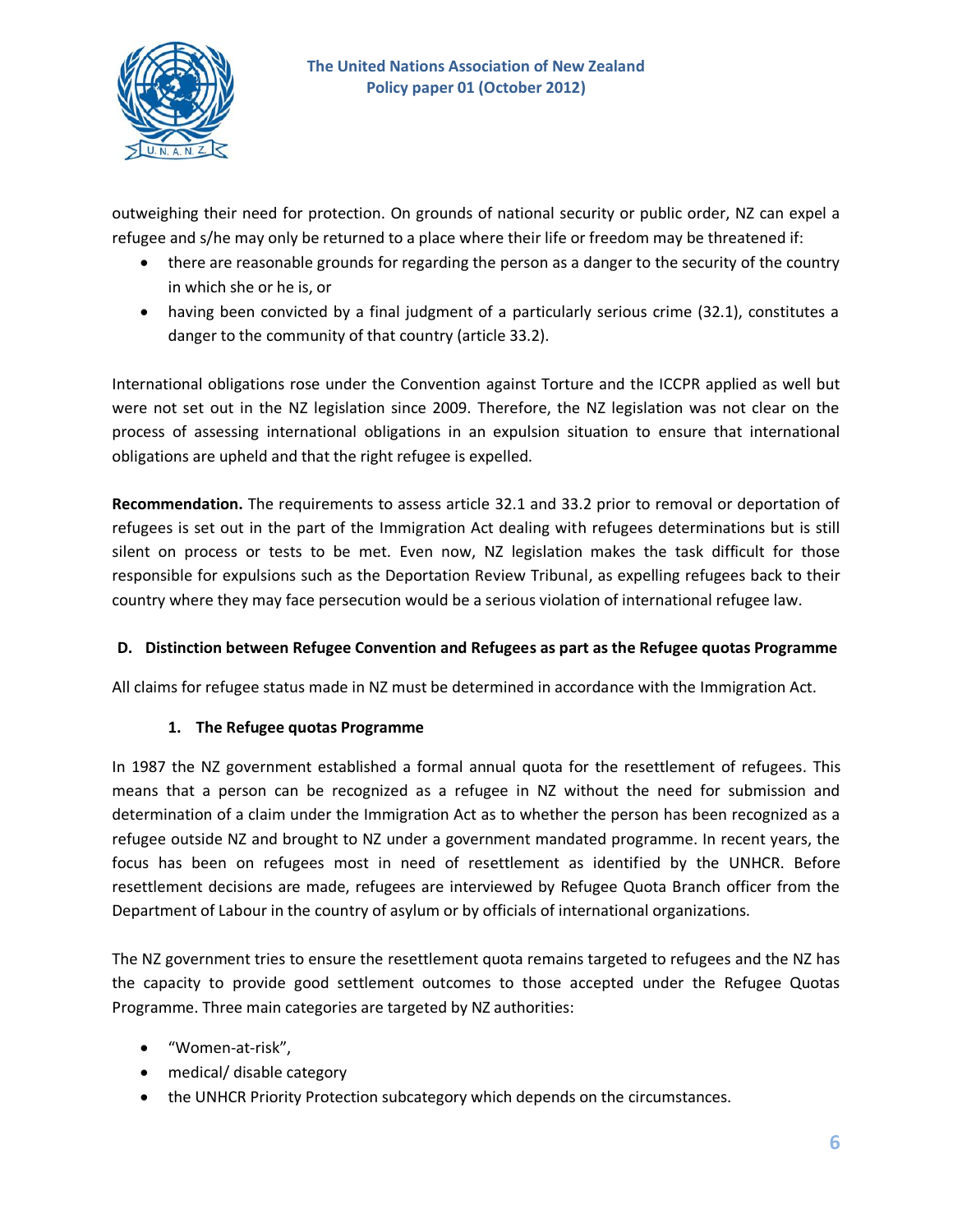

For instance, UNHCR considers "women-at-risk" as "girls or women who have protection problems particular to their gender, whether they are single head-families, unaccompanied girls, or together with their male family members"<sup>3</sup>. All those categories include the immediate family, spouse & dependent children of the principal claimant. A total of 750 people enter NZ under the refugee quotas program each year. It can take up to 18 months for refugees to arrive in NZ after approval. Moreover, since 2010, refugees can sponsor members of their families under the Refugee Family Support Category. This has been limited to one priority sponsor.

The size and composition of the refugee settlement quota has been traditionally been set annually. However, from 2011-2012 the Minister of Immigration and Minister of Foreign Affairs agreed to a threeyear planning cyle. The quota is reviewed annually after consulting relevant government departments, UNHCR & nongovernmental organizations. NZ's annual refugee quota is above average on a per capita basis compared with a number of other resettlement states such as the US, Australia or the UK. Refugees who have accepted for resettlement in NZ under the refugee quota program are granted a permanent residence visa on arrival. As NZ permanent residents, they are entitled to live in NZ permanently but do not hold a NZ passport.

These refugees spend their first six weeks at an orientation programme at the Mangere Refugee Resettlement Center in Auckland. Each year, the center handles six intakes of about 120 people. The centers include accommodation blocks, an early childhood learning centre, classrooms, medical and dental clinics, a mental health clinic and general living and recreation areas. The orientation programme is conducted in the refugees' language and provides general information about life in New Zealand, including the institutions and services integral to their successful settlement into New Zealand society. The programme also aims to build the basic social and coping skills required for a new life in New Zealand.

## **2. Asylum Seekers Refugees / Convention**

Asylum seekers who come to NZ (legally or illegally) to look for international protection will become refugees when their refugee status is determined by the authorities. Under article 14 of the 1948 Universal Declaration of human rights, everyone has the right to seek asylum and the Refugee Convention prohibits states from imposing penalties on those entering "illegally" who come directly from a territory where their life or freedom is threatened. NZ, therefore, cannot ban entry to a person who has a well-founded fear of persecution and they should be viewed as a refugee and not labeled as "illegal migrant". However, asylum seekers may be placed in detention upon arrival in NZ if concerns exist about their identity or their risk to national security or public order. Such process must be balanced

 $\overline{\phantom{a}}$ 

 $3$  UNHCR, report 2004 on resettlement programmes.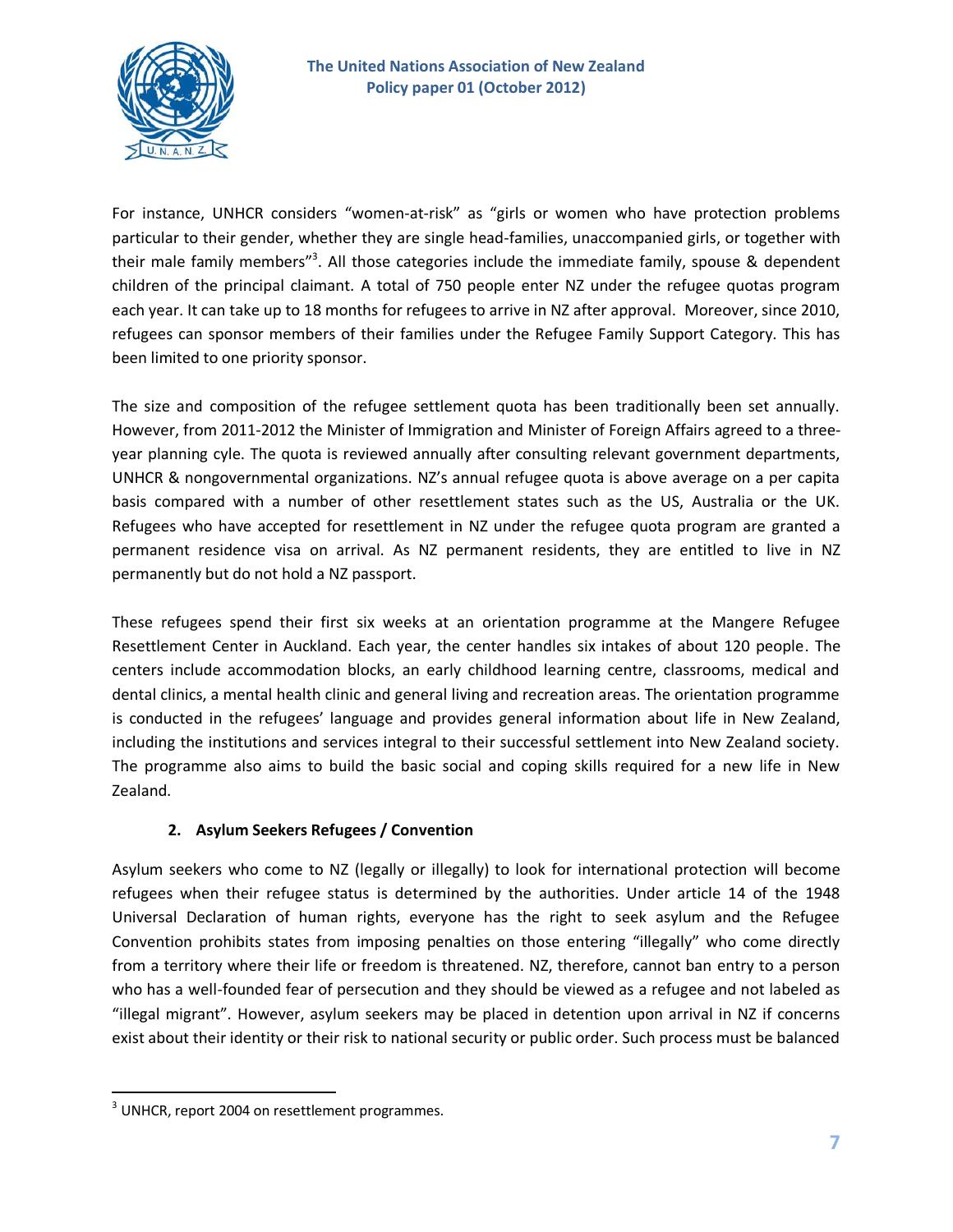

against the person's right to freedom of movement and the fact its most of the time difficult to provide documents.

For the asylum seekers who are not detained, a visa is granted to allow them to remain in NZ while their claim is assessed. Most of the time, especially for families, a work visa will be issued to allow the claimant to find paid work or access welfare provisions. If asylum seekers are granted refugee status, they are provided with a work visa if they don't already have one. They may, then, lodge a residence application, which will give them the same access to the labour market as other permanent residents. Permanent residence is approved separately from refugee status.

If a claim has been assessed and declined, a failed refugee status claimant may not apply for a further visa while they are in NZ and must leave the country as soon as possible. However, whereas it seems there is no legislative limitation on the number of times an individual can claim refugee status in NZ, subsequent claims need to be based on new information or changed circumstances. Appeal avenues exist for failed refugees' status claimants through the Refugee Status Appeals Authority and the Courts. Again, the asylum seeker who makes a subsequent claim may apply for further visas to allow them to stay in NZ lawfully while their claim is assessed.

## **3. The Detention issue**

Under the 2009 Immigration Act, asylum seekers can be held in detention until they are granted a visa or removed from NZ. In April 2012, in response to the possibility that a mass arrival of refugees would overwhelm the refugee protection process, a new Immigration Amendment Bill proposed solutions include mandatory detention of mass arrivals under a group warrant for a period up to six months and would limit their rights to judicial review for those detained. Therefore, automatic detention of asylum seekers as part of a policy to deter future asylum seekers is contrary to the principles of international protection. The bill has been prompted as a solution to respond to people arriving unlawfully by boat to NZ. However, under article 31 of the Refugee Convention penalizing asylum seekers for irregular entry runs counter to NZ' international obligations.

**Recommendation.** Instead of detention, in a camp or prison, New Zealand should upon the strengths and goodwill of its communities to temporarily house potential refugees. Hong Kong and Belgium have done this and report reduced costs and better, fairer outcomes.

#### **4. The Environmental refugee' issue**

The rapidly growing literature on migration caused by environmental changes requires New Zealand to think of a theoretical frame in which to integrate specific case studies. Approximately 25 million people